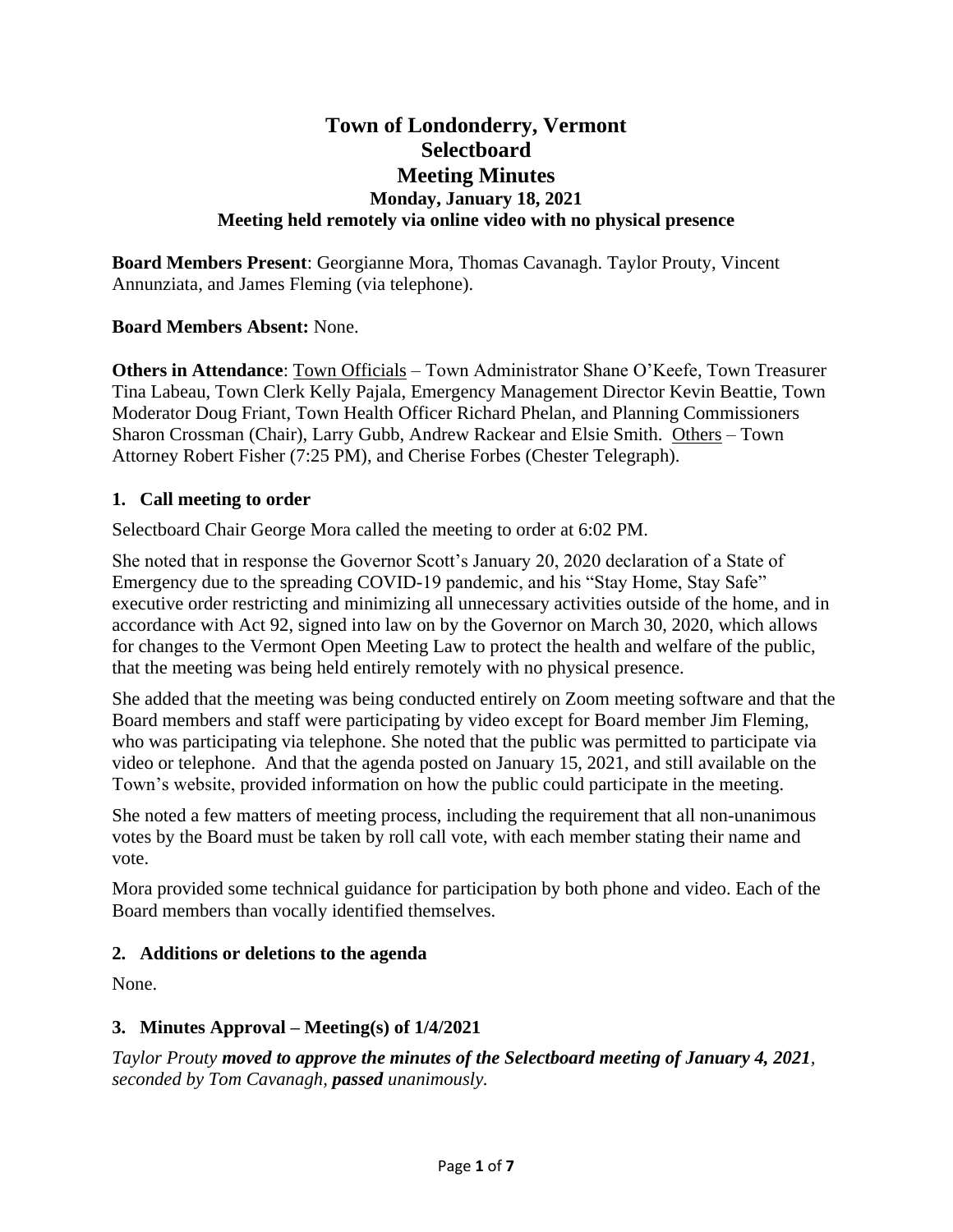# **4. Selectboard Pay Orders**

Mora noted that when meetings were held in person the invoices related to pay orders were circulated, and asked if Labeau could distribute scanned copies of invoices for future pay orders. Labeau said that she would.

*Taylor Prouty moved to approve the pay orders for payroll and accounts payable, seconded by Jim Fleming, passed unanimously.*

# **5. Announcements/Correspondence**

Mora mentioned that she had been contacted by the School Board member Dick Dale who mentioned that the School Board would soon be distributing a two-question poll, and Selectboard members are asked to take the poll when it comes out.

Shane O'Keefe noted that Jeremiah Sund, the new Town Assessor, has begun work since the last meeting and all appears to be going well.

He also noted correspondence included in the Board's meeting packet was as follows:

• A mailer from the Southern Vermont Economy Project listing upcoming workshops and webinars sponsored by BDCC and SeVEDS.

Labeau reminded everyone to register their dogs.

# **6. Visitors and Concerned Citizens**

Richard Phelan inquired about the number of miles for which the Town is responsible, and it was noted that the answer is 52 miles between class 2 and class 3 Town Highways.

He mentioned that both fire departments and the ambulance service was very busy this past Saturday night.

#### **7. Town Officials Business**

# **a. Emergency Management Director – COVID-19 response updates**

Kevin Beattie mentioned that COVID-19 vaccination sign-ups begin on 1/25/2021, with those 75 years or older going first, and registration can be by phone or on-line, with on-line preferred. Appointments will be arranged through the State of Vermont and not people's medical provider, and specifics have yet to be released. He mentioned that he would be volunteering to help people with the on-line signups.

Mora mentioned that Neighborhood Connections would also be helping with registrations, and Beattie said he'd coordinate with their Executive Director.

# **b. Town Clerk – Discuss alternatives for 2021 Town Meeting**

Kelly Pajala noted that H.48 has been received by the Governor and he is likely to sign it in the very near future, and the Board will then be able to reschedule the Town Meeting, and also have the ability, if Australian balloting is used, to mail ballots to every voter instead of responding to requests for early or absentee ballots.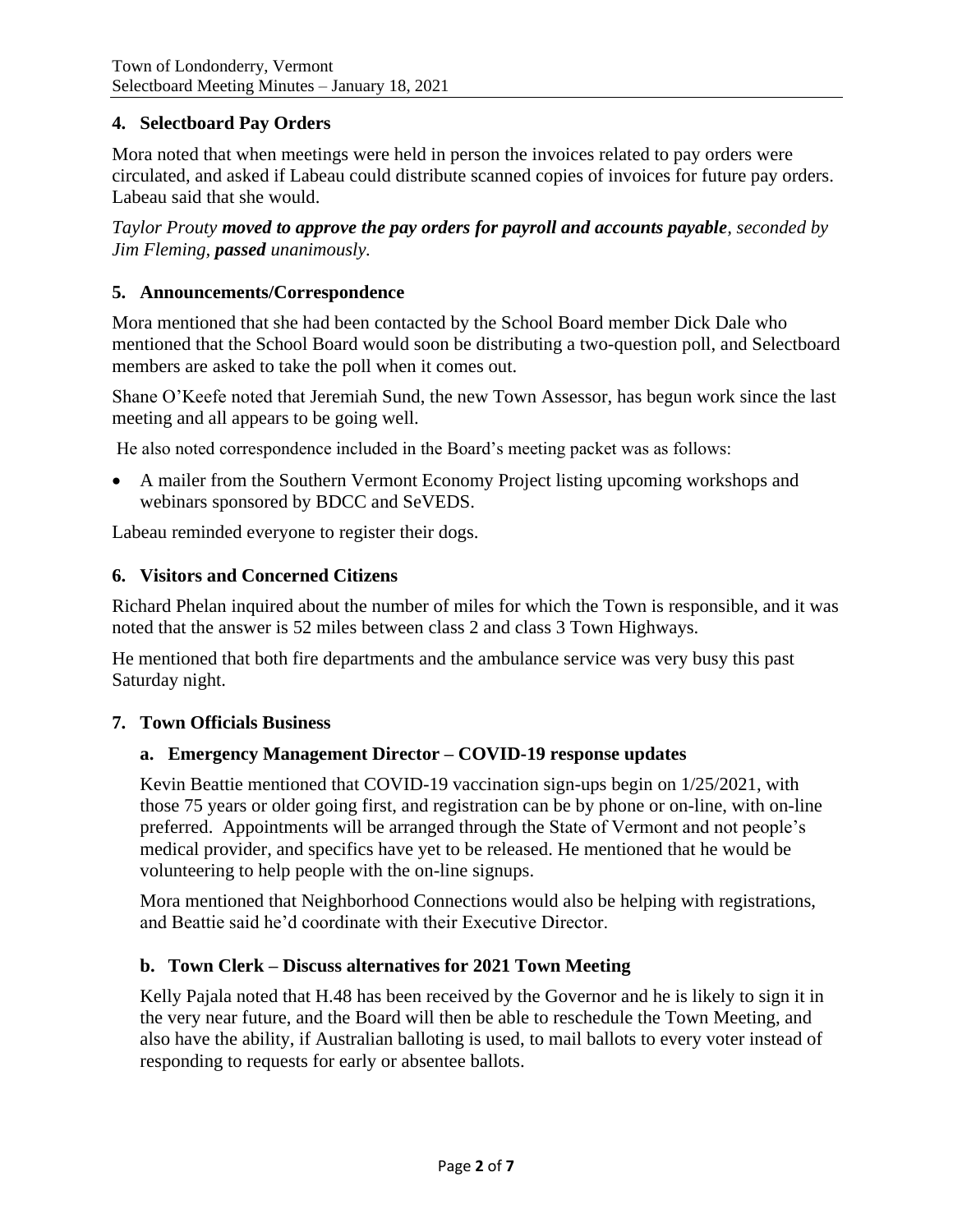The Board would need to make a decision in short order on whether to postpone the Town Meeting as the deadline for petitions to get on the ballot for Town offices is 1/25/2021. And if the decision is not to postpone but to use the Australian balloting, that decision must also be made very quickly due to filing deadlines.

Mora suggested that the Board wait on the Governor's decision and be prepared to call a special meeting as soon as it becomes law to consider rescheduling. Pajala recommended rescheduling the Town Meeting to 5/1/2021 to ensure adequate timing for any reconsideration votes. She mentioned that the School Bord is also waiting for the Governor's decision, but only to determine whether to mail out ballots, as they are already going forward with the Australian ballot on 3/2/2021.

# **8. Transfer Station/Solid Waste Management**

# **a. Updates**

Cavanagh mentioned that the new part-time employee has given his two-week resignation notice, but that an applicant has stepped forward who will soon be interviewed by him and Esther Fishman.

#### **9. Roads and Bridges**

#### **a. Updates**

Prouty mentioned that there has been a lot of challenging road clearing work of late and while there were some learning curve issues with the new employee at first, things are getting better and will continue to improve.

He noted that Road Foreman Josh Dryden has passed his fuel tank certification and can now take on the fuel measuring responsibility.

# **b. Annual VTrans Certificate of Highway Mileage [19 VSA 305(b)]**

This is a document that must be signed each year. It was noted that there were no changes to Town road mileage this past year.

*Jim Fleming moved to approve the annual VTrans certificate of highway mileage, indicating no changes from the previous year, and authorize the Selectboard Chair to execute it on behalf of the Board, seconded by Tom Cavanagh, passed unanimously.*

# **c. Approve rustproofing Release and Hold Harmless Agreement**

Prouty stated that this document is signed each year for the vehicle rustproofing. The work is done twice per year and really helps with vehicle longevity.

*Taylor Prouty moved to approve the rustproofing release and hold harmless agreement with Carrara's Rustproofing and authorize the Town Administrator to execute it on behalf of the Board, seconded by Tom Cavanagh, passed unanimously.*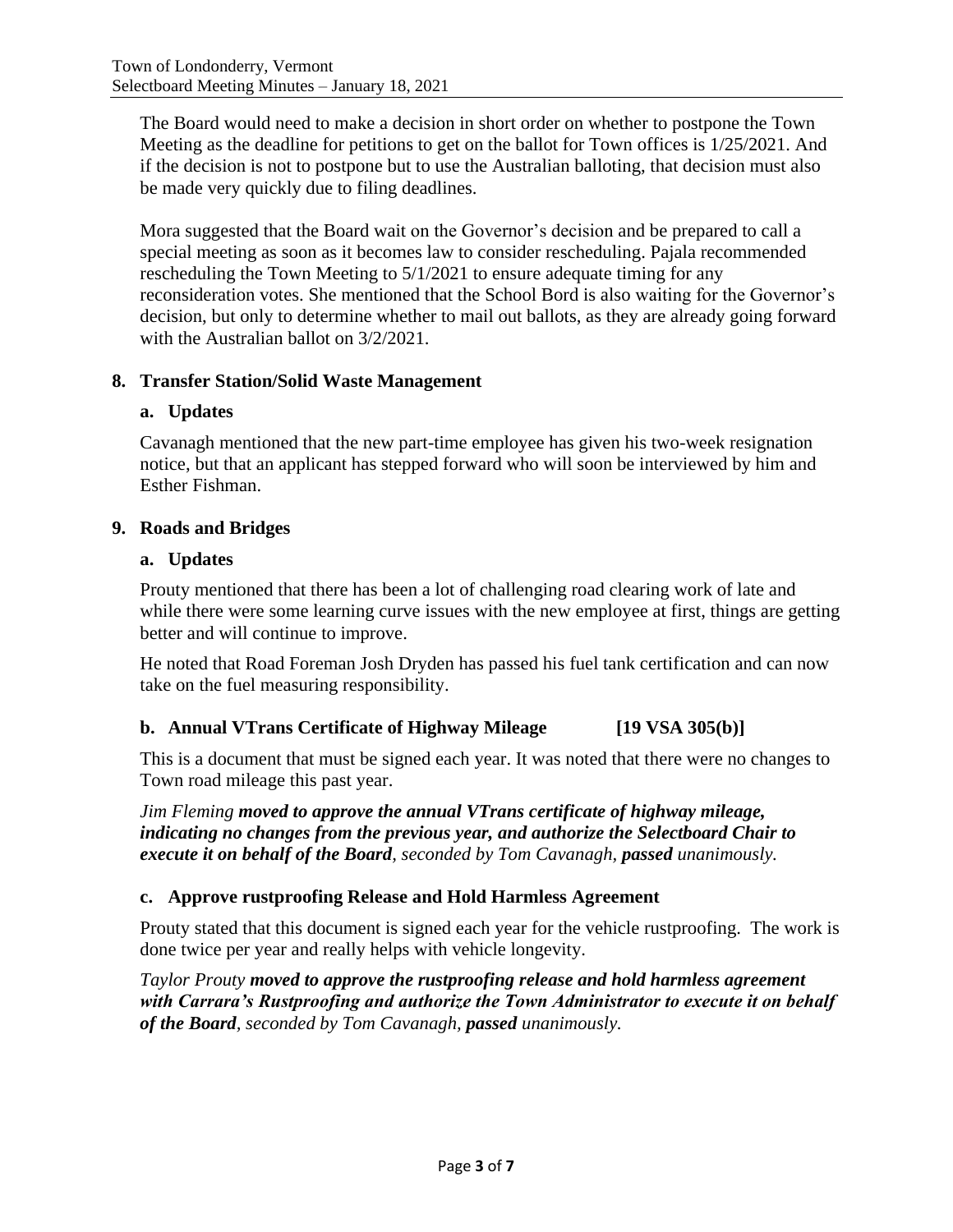#### **d. VTrans Better Roads Grant – Terminate and withdraw funding under FY2018 grant #BRO0347**

O'Keefe noted that the Town had received a \$4,000 grant for road inventory work several years back and the work was not completed but the project was rolled into a subsequent grant for \$8,0000 that has just been completed. Mora clarified that the Windham Regional Commission was unable to do the work for the Town due to some staffing constraints.

*Taylor Prouty moved to turn back funds granted under the Vermont Agency of Transportation Better Roads Grant #BRO0347, and hereby request both termination of the related grant agreement and withdrawal of grant funding. This FY2018 Better Roads grant was replaced by a FY2020 Better Roads grant, seconded by Jim Fleming, passed unanimously.*

#### **10. Old Business**

#### **a. Planning Commission – Project Londonderry update**

On behalf of the Board members Mora expressed her appreciation for the work of Project Londonderry and all of its volunteers and committees, and mentioned the need to clarify the roles of all involved due to a recent article indicating that Project Londonderry would be taking over the Town's master planning efforts.

Sharon Crossman noted that there was something lost in translation with the article and spoke about the efforts of Project Londonderry and the transparent way in which it has been doing its business under the Planning Commission. She clarified that a 501(c)(3) not-for-profit organization has been established by Project Londonderry volunteers in order to help facilitate projects by being able to accept and spend funds, and explained that it could play a complementary role similar to other community organizations. It is called the Community Fund for Londonderry.

Crossman added that the Planning Commission has been very involved in trying to jumpstart community revitalization efforts and the Project Londonderry work has grown over the past year. There were four primary working groups established early on (Economic Vitality, Recreation, Main Street, and Communications) with each chaired by Planning Commission member who reports back to the Commission each meeting on efforts, issues and needs.

Mora asked if the Commission would periodically meet with the Selectboard to provide updates on Project Londonderry efforts and the Commission's related. Crossman recalled that this had been done in the past and would be happy to do that, and it was agreed that the second Board meeting each month would be appropriate.

Mora noted that the Town Meeting warning includes an article establishing a reserve fund to support economic revitalization that would allow for donations to projects.

Elsie Smith mentioned the community engagement project with the Vermont Council on Rural Development, which will have its first event on February 3<sup>rd</sup> and asked the Board to participate and help get the word out. Larry Gubb added that this is a Planning Commission effort that came out of discussion held about a year ago, which helped to further develop the idea of Project Londonderry.

Crossman was clarified that the cost of the VCRD community mailing would be a Town expense, and Mora mentioned that it should paid from the Planning Commission budget.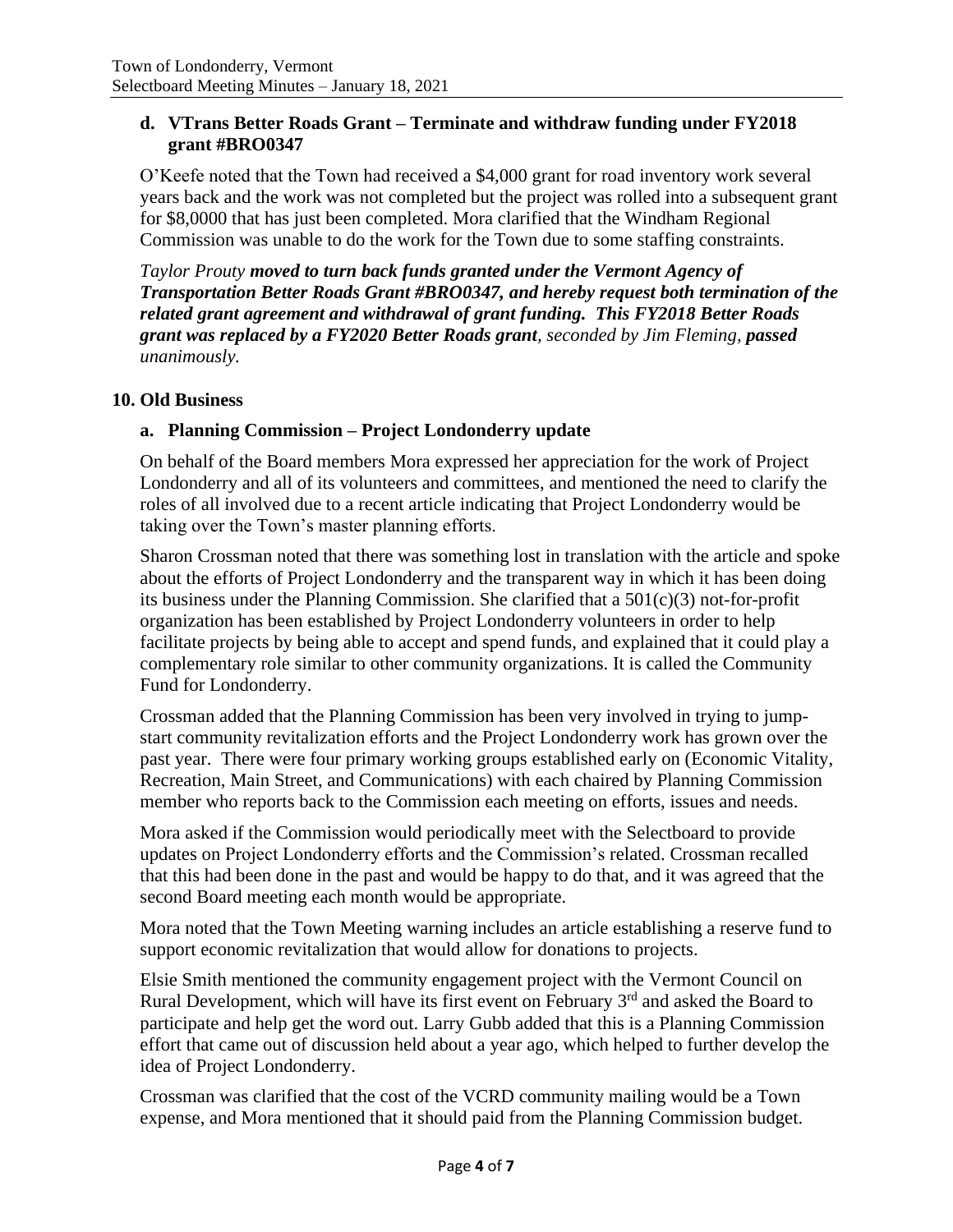# **b. Review and discuss proposed FY2022 Budget**

Labeau noted that there are few changes from the previously reviewed budget, and noted that with the potential for the Town Meeting being rescheduled there may be more opportunity to adjust the budget. She noted that she had not heard from anyone about objections to the appropriations either.

There was a brief discussion about the request from the Phoenix Fire Company for a \$20,000 appropriation and the need for a financial statement.

# **c. Discuss proposal to establish new Highway & Buildings/Grounds position**

Mora mentioned that she had reconsidered some aspects of the proposal for a combined position and instead supported the idea of contracting with a caretaking service for a specific number of hours, and on the issue of additional help for the Road Crew, to arrange for a contractor to provide backup in case of special needs. Mora and Prouty mentioned that Hunter Excavating had agreed to be available recently for plowing when the Town was understaffed, and Prouty added that they can continue as a backup with short notice.

Tom Cavanagh mentioned that he had reached out to a caretaker who stated that for \$125 per month he would check buildings twice per week, change lightbulbs, etc., with shovelings included and with some roof shoveling as well. A scope of services would need to be drafted for these services noted Mora. Prouty suggested that all departments have projects that could be handled with this effort.

Pajala mention that the Parks Board would wish to keep a parks employee to do parks-related tasks and not lump them into a caretaking contract.

Friant inquired how this effort would be handled; in the budget or through a Town Meeting article? Labeau stated that this should be handled within the budget, and O'Keefe added that expenses could be allocated to the maintenance budgets of each department as appropriate.

O'Keefe was asked to reach out to the various Town departments and get a sense of what their needs might be, and to put together a scope of services for a caretaking contract. He noted that the caretaking costs could be relatively fixed, the issues that come up from inspections will have additional costs.

Prouty mentioned the Road Crew can handle basic maintenance work but more comprehensive matters, such as the recently discovered moisture in the electrical panel, would need technical contractor help.

# **d. Discuss 2021 Town Meeting appropriations**

Labeau noted that she had followed up from the last meeting by communicating with those organizations who had their appropriations lowered. She added that the South Londonderry Library Association and the Champion Fire Company were contacted about reducing their requests, and their wishes to keep them the same are reflected accordingly in the Town Meeting Warning. Appropriations stand at a little over \$100,000, she mentioned.

The funding request for the My Community Nurse Program was added to the Warning as a separate article as it is a new request noted O'Keefe.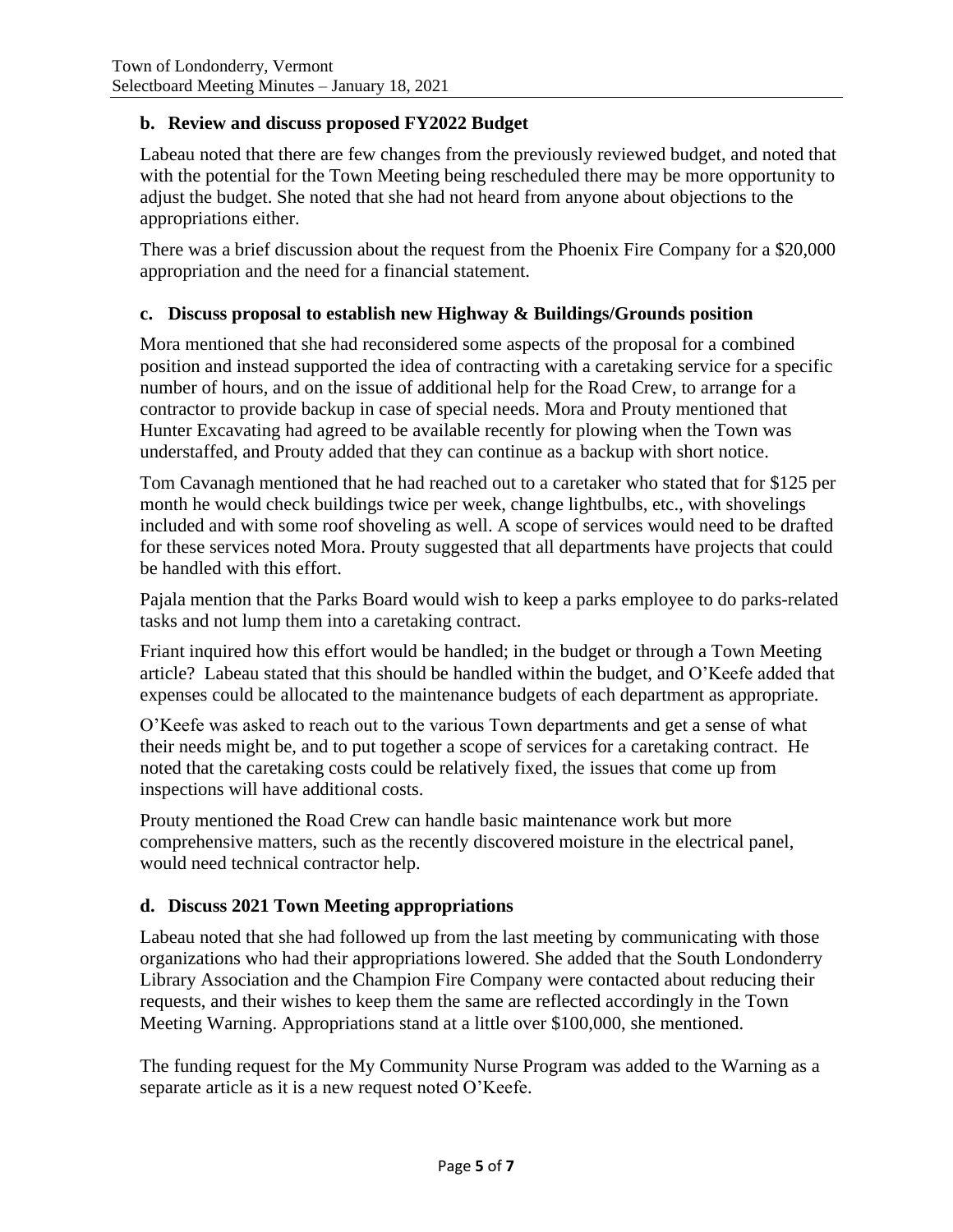#### **e. Review draft 2021 Town Meeting Warning [17 VSA 2641 & 2642]**

The Board reviewed the latest draft of the Warning.

- An article was added for the My Community Nurse Program's request for \$2,500.
- It was decided to add the \$20,000 request from the Phoenix Fire Company to the list of appropriations and not have its own article.
- I was decided to remove the proposed article regarding a new employee dedicated to Town buildings and grounds maintenance.
- On funding for policing, presently pegged at \$5,000, there was discussion about what the funding amount should be to address community policing needs. There was discussion about the history of policing costs and whether to keep the article, and Mora suggested increasing the amount to be considered. She also suggested that hearing from the Windham County Sheriff's Department might be helpful in determining the scope of services needed and services that they provide, and it was decided to invite the Sheriff to the next regular Board meeting. It was decided to leave the dollar figure as it is for now.
- Pajala spoke briefly about the decision at the previous meeting not to include at this time votes on the local option tax and permitting retail cannabis sales. She suggested that the Board continue to discuss if and when to hold votes on these if they wish to consider them further. If it is decided to hold Town Meeting by Australian ballot these matters could be addressed then. Mora suggested that these are big enough issues that they warrant a special Town Meeting, as the local option tax is critical to taking advantage of tax revenue benefits of retail cannabis sales. Pajala added that holding a special Town Meeting by Australian ballot this year to address these issues would not impact how Town Meeting is handled in the future due to recent legislation. The retail cannabis sales vote would be binding, she added, and the rule-making process has not begun yet so there is no way to address questions that my come from the public, and she suggested waiting on a Town vote on this matter.
- O'Keefe noted that the article seeking approving of funds for two radar speed signs was set at \$7,000 based on figures from the Town of Chester.
- O'Keefe noted that an article seeking to raise \$50,000 for a study of the Williams Dam was added to the Warning, the amount of which was derived from conversations with the Vermont Department of Environmental Conservation. Mora noted that it is important that the Town is aware of the issue, and O'Keefe added that the study will have to be done at some point based on new dam regulations.
- There was discussion about the proposed article establishing a Community Economic Improvement Reserve Fund. It was requested by Mora that it be made clear in the article that it is not proposed to be funded at this time, only established.
- It was noted that the Highway Equipment Reserve Fund and the Town Buildings Reserve Funds each to a cut of \$20,000 to help reduce taxes.